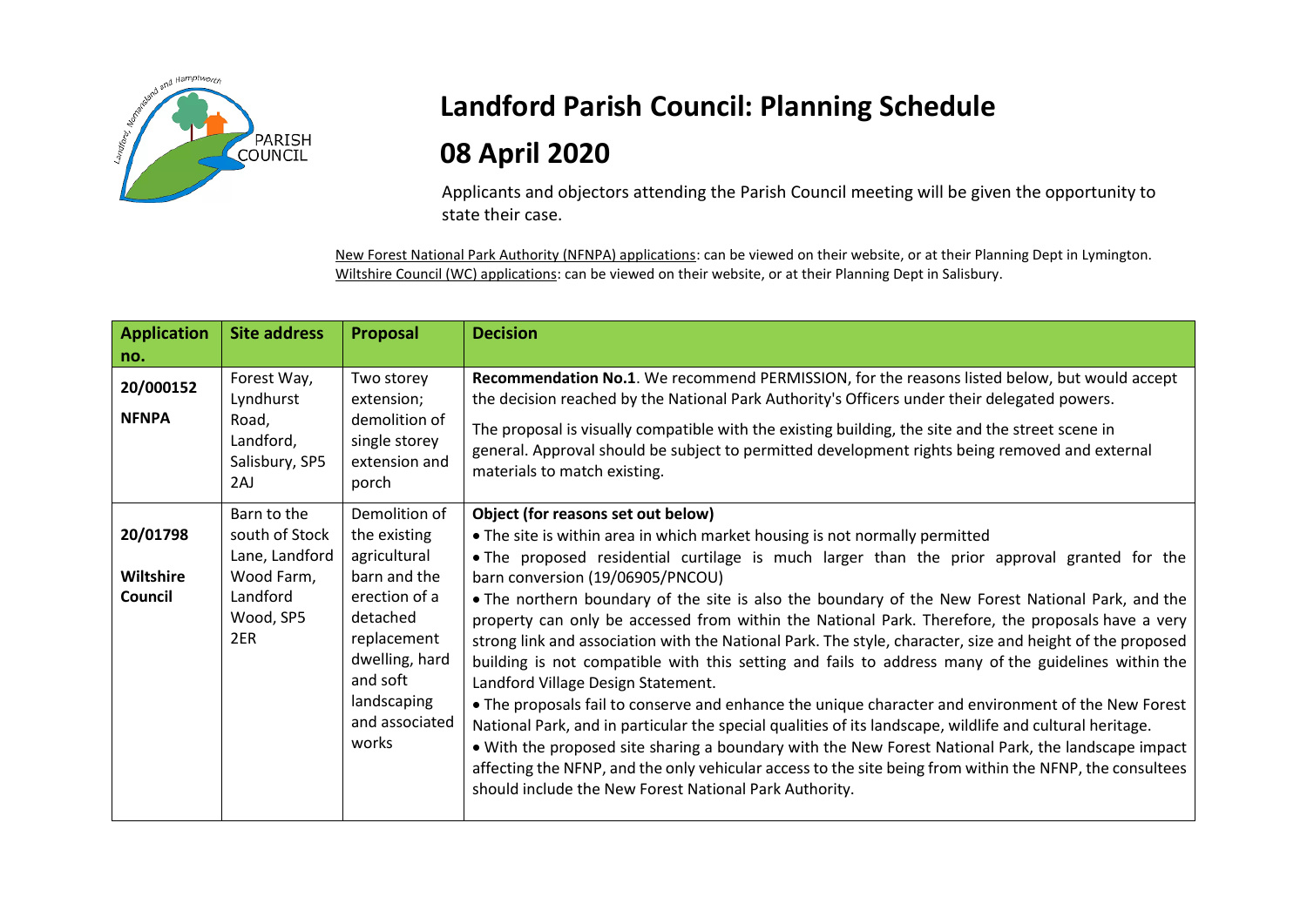|              |                                                                                                                                                                                         |                                                                                                                                                                                                                                                                                                                                                                                                                                            | Given the Parish Council's 'Object' recommendation, the councillors by unanimous decision requested<br>Councillor Leo Randall (who was in attendance at the Parish Council meeting) take this application<br>forward to a Wiltshire Planning Committee.                                                                                                                                                                                                                                       |
|--------------|-----------------------------------------------------------------------------------------------------------------------------------------------------------------------------------------|--------------------------------------------------------------------------------------------------------------------------------------------------------------------------------------------------------------------------------------------------------------------------------------------------------------------------------------------------------------------------------------------------------------------------------------------|-----------------------------------------------------------------------------------------------------------------------------------------------------------------------------------------------------------------------------------------------------------------------------------------------------------------------------------------------------------------------------------------------------------------------------------------------------------------------------------------------|
| 20/00170     | The Red<br>House, Lyburn<br>Road,<br>Hamptworth,<br>Salisbury, SP5<br>2DR                                                                                                               | Single storey<br>extension;<br>outbuilding<br>with first floor<br>over; new<br>access;<br>alterations to<br>fenestration                                                                                                                                                                                                                                                                                                                   | Recommendation No.2. We recommend REFUSAL, for the reasons listed below, but would accept the<br>decision reached by the National Park Authority's Officers under their delegated powers.                                                                                                                                                                                                                                                                                                     |
| <b>NFNPA</b> |                                                                                                                                                                                         |                                                                                                                                                                                                                                                                                                                                                                                                                                            | The proposed habitable floor areas, including the new porch, are slightly in excess (33.28m2 against<br>a permissible 32.06m2) of the increase in area allowed by Local Plan Policy DP36: Extensions<br>to dwellings. This is based on the loft area being excluded as existing habitable floor area, since the roof<br>windows shown on the drawings have only recently been added, and these would have been a necessity<br>for fire escape if previously used for habitable accommodation. |
|              |                                                                                                                                                                                         |                                                                                                                                                                                                                                                                                                                                                                                                                                            | The size and style of the single storey extension are not compatible with the traditional character of the<br>main building, contrary to Local Plan Policy SP17:                                                                                                                                                                                                                                                                                                                              |
|              |                                                                                                                                                                                         |                                                                                                                                                                                                                                                                                                                                                                                                                                            | Local distinctiveness and Policy DP18:Design principles.                                                                                                                                                                                                                                                                                                                                                                                                                                      |
|              |                                                                                                                                                                                         |                                                                                                                                                                                                                                                                                                                                                                                                                                            | The suburban style of the single storey extension lies within the setting of Manor Farm, a grade II listed<br>building, contrary to Local Plan Policy SP16: The historic and built environment.                                                                                                                                                                                                                                                                                               |
|              |                                                                                                                                                                                         |                                                                                                                                                                                                                                                                                                                                                                                                                                            | The location of the proposed outbuilding is as far away from the main house as the site allows.<br>This conflicts with the spirit of Local Plan Policy 37:Outbuildings, which requires outbuildings to<br>be incidental to the use of the main dwelling.                                                                                                                                                                                                                                      |
|              |                                                                                                                                                                                         |                                                                                                                                                                                                                                                                                                                                                                                                                                            | The proposed new access from Lyburn Road, and resulting sight lines, requires significant<br>destruction and harm to a mature, native hedge, together with the disturbance and removal of wildlife<br>habitats. A long-established vehicular access to the site already exists.                                                                                                                                                                                                               |
|              |                                                                                                                                                                                         |                                                                                                                                                                                                                                                                                                                                                                                                                                            | The proposed new access from Lyburn Road does not provide space for vehicles to enter, turn and exit<br>in a forward direction.                                                                                                                                                                                                                                                                                                                                                               |
| 20/00184     | Witterns Hill,<br>Two storey<br>Coles Lane,<br>extension;<br>Landford,<br>single storey<br>Salisbury, SP5<br>extension;<br>2DZ<br>detached<br>garage;<br>alterations to<br>fenestration |                                                                                                                                                                                                                                                                                                                                                                                                                                            | Recommendation No. 2. We recommend REFUSAL, for the reasons listed below, but would accept the<br>decision reached by the National Park Authority's Officers under their delegated powers.                                                                                                                                                                                                                                                                                                    |
| <b>NFNPA</b> |                                                                                                                                                                                         |                                                                                                                                                                                                                                                                                                                                                                                                                                            | The application drawings appear to show a total increase in existing floor area of 32%. This is in excess<br>of the 30% maximum allowable under NFNPA Local Plan Policy DP36. The extra 2% is probably due to<br>the applicants calculations of existing floor area not having taken account of floor area taken up by<br>chimney breasts, and calculations of proposed floor area not including wall thicknesses of former<br>external walls.                                                |
|              |                                                                                                                                                                                         | The previously refused application was criticised for having an excessive amount of glazing on the south<br>elevation, contributing to light pollution and erosion of rural darkness, and contrary to NFNPA Local Plan<br>Policy SP15. The same glazed doors as the former application are repeated on the south side of both the<br>current proposed extensions. In this very rural location, the visibility of the property in the wider |                                                                                                                                                                                                                                                                                                                                                                                                                                                                                               |